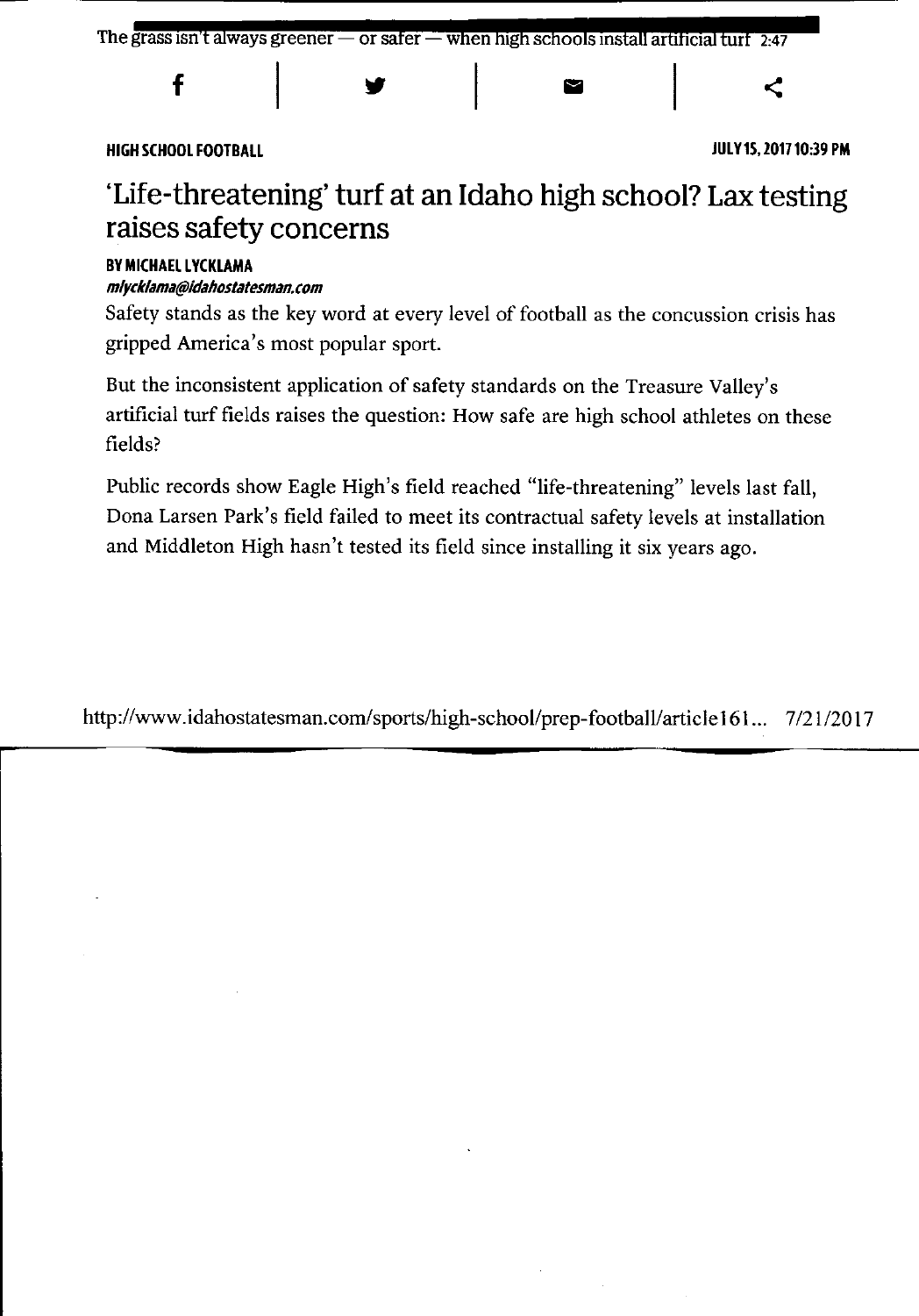Also at issue are which safety guidelines schools follow. The West Ada School District and Boise State both follow standards set by ASTM International. But some experts say adhering only to the highest allowable standard misses the point and puts players at risk.

"If you run at 10 mph as hard as you can, and you run into a brick wall and hit your head, you could expect to die," said Buzz Splittgerber, who specializes in testing artificial turf. "What if I run into that same wall at 9 mph? What do I expect to happen  $-$  good things?"

### **LIFE-THREATENING' LEVELS**

So how hard is too hard? Testers use what's called a G-max test to measure impact on the field. The higher the G-max score, the less impact the field is absorbing.

Any G-max scores above 200 "are considered values at which life-threatening head injuries may be expected to occur," according to ASTM. The specifications also state if a single test point exceeds 200, no one should use the field until repairs can lower the score.

### THERE'S AN UPPER LIMIT FOR A REASON, AND IT SHOULDN'T GO ABOVE THAT. AND IT IS BECAUSE IT PUTS PEOPLE AT RISK.

*u* 

Mike Gentile, Sports Labs USA managing director, on safety testing standards for artificial turf

But some organizations recommend lower scores. The Synthetic Turf Council, an industry trade group, recommends 165 as its G-max limit. And manufacturer warranties for turf fields typically spell out their maximums at well below 200.

By comparison, a well-maintained natural grass field typically ranges from 80 to 140 on the G-max scale, depending on soil moisture and weather conditions, according to a brochure from the Sports Turf Managers Association.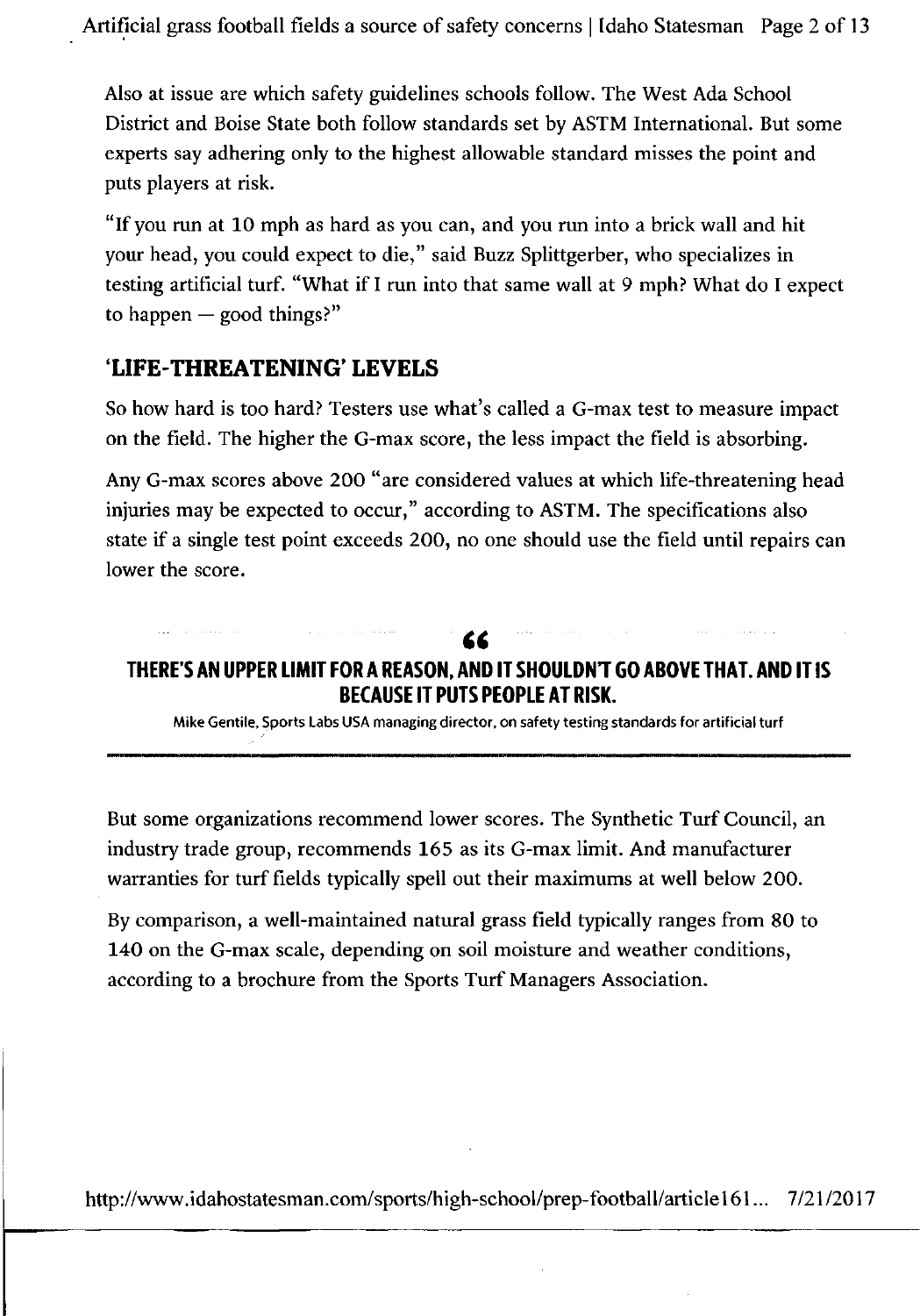

ECOlux repaired Eagle's field after it failed an Oct. 19 test. But the West Ada School District never tested its work, and Eagle hosted five more games last fall after the failed test, including a 5A state semifinal against Mountain View.

**Otto Kitsinger** - Idaho Statesman file

### **WEST ADA**

In the past 11 years, Meridian, Eagle, and Rocky Mountain high schools installed synthetic turf fields on their campuses. The West Ada School District received a crash course in G-max last summer, when the district hired Splittgerber of Buzz Turf to test Eagle's and Rocky Mountain's fields for \$1,000 apiece.

Splittgerber did not test at Meridian because its new field was under construction.

The highest score at Rocky Mountain reached 184, according to results obtained by the Statesman through a public records request. That is above the Synthetic Turf Council's guidelines and warranties around the Treasure Valley, but below the 200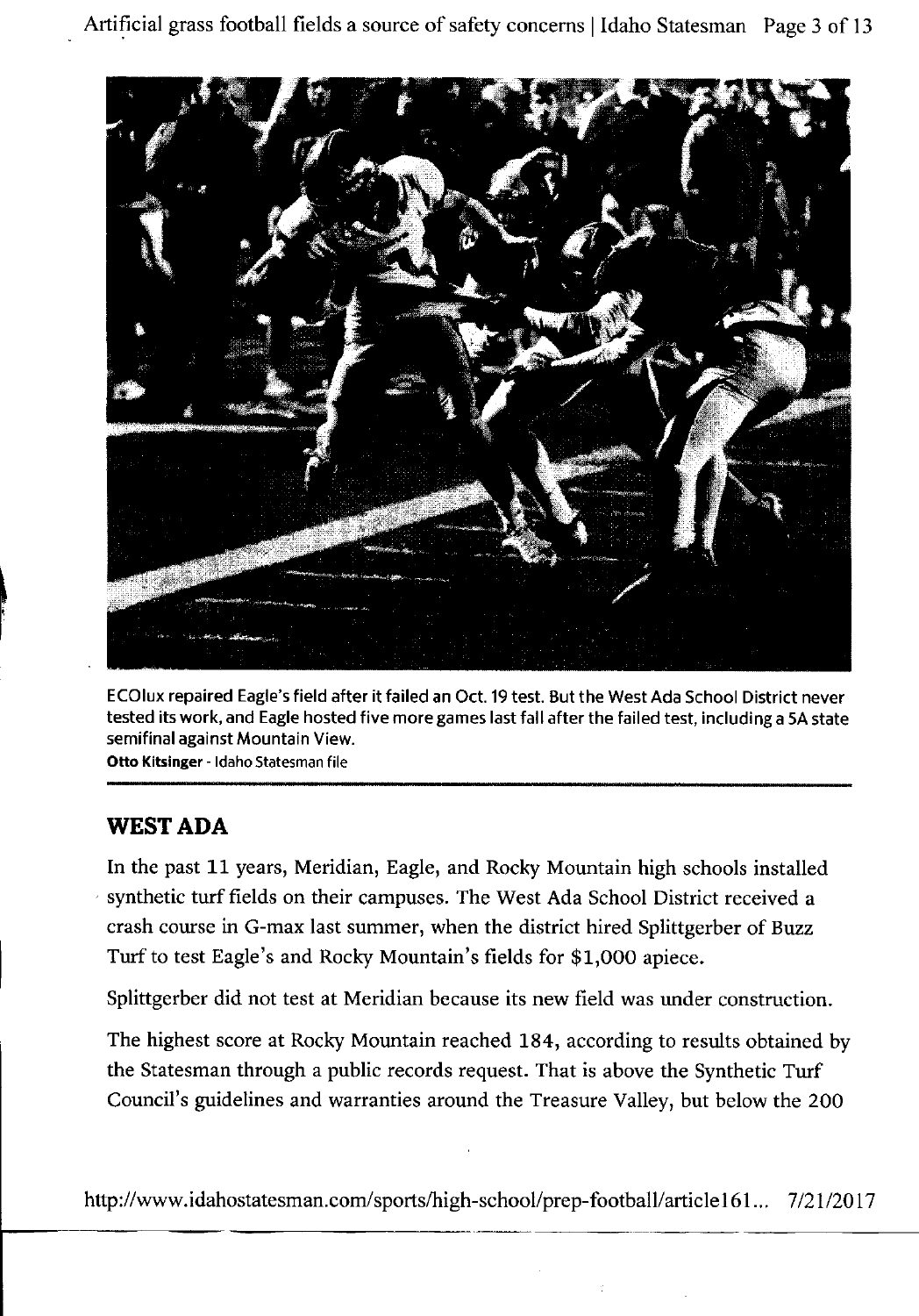threshold set by the ASTM, which the district follows. ASTM has established more than 12,000 voluntary standards covering everything from children's toys to airplanes.

The larger concern came at Eagle, where Splittgerber's tests showed three of 16 spots exceeding the "life-threatening" level of 200.

West Ada kicked Eagle's football team off the field before the first day of practice Aug. 8 and hired ECOlux to make repairs. Before the team returned to the field Aug. 15, all three locations measured below 200, said Joe Yochum, West Ada assistant superintendent of operations.

But district testing records show results for only two of the three trouble spots. Results for the third spot — approximately the north 13-yard line — are missing.

"I was told verbally it was passed," Yochum said. "I don't know why I don't have a record of it."

The two documented locations Splittgerber did retest in August both measured below  $200 - 195$  and 124. ECOlux dropped the south goal line location dramatically by replacing a 5-yard section of turf between the hashmarks.

The school district hired Splittgerber to test the same three spots again on Oct. 19 for \$250. The missing location from August's tests measured at 227, well above the "life-threatening" threshold.

ECOlux returned later that day to repair that location, but the district never retested its work. Yochum said the district felt that it didn't need to because ECOlux previously made successful repairs. But ASTM guidelines state repairs should be "confirmed by subsequent testing."

Without a test, West Ada couldn't know the repairs lowered the G-max score, said Testing Services Lab Director Erie Miles, whose Georgia-based company tests almost 200 fields a year.

"That," Miles said, "is an opinion."

Eagle hosted five more games at Thunder Stadium after the Oct. 19 test  $-$  a JV game vs. Borah the next day, playoff games vs. Coeur d'Alene and Mountain View, as well as the Treasure Valley's 8-man and 11-man all-star games.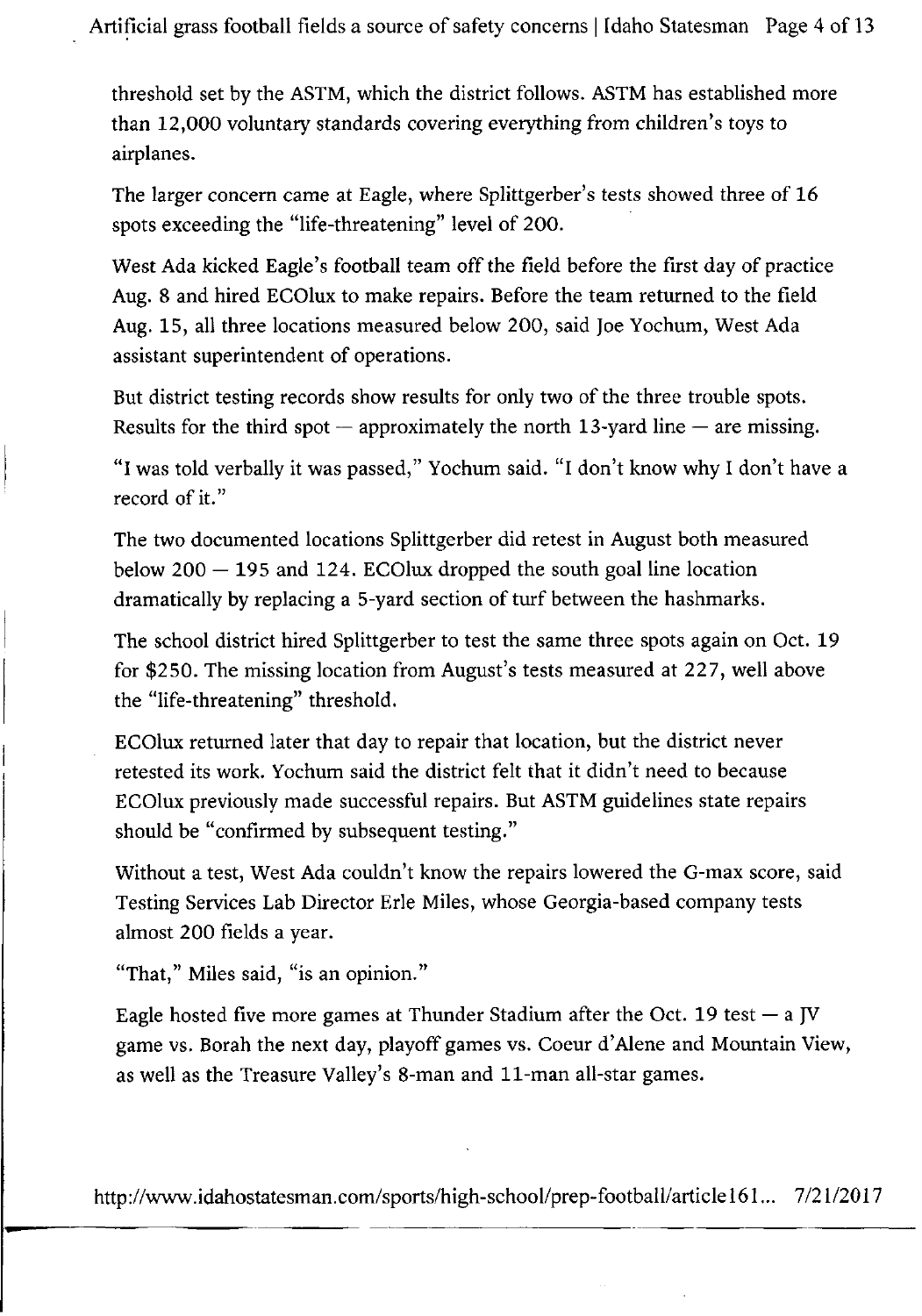Borah coach Jason Burton, Mountain View coach Judd Benedick, Coeur d'Alene coach Shawn Amos and Corey Turner, the director of the all-star games, said they were not aware of any safety issues at Eagle's field. None could recall any concussions caused by the turf from those games.

Eagle coach Paul Peterson said he knew about the field's problems in August but not the failed October test.

"They told me don't be on it, so I wasn't. They told me I could be, so I was," Peterson said.

Turner said he would have moved the all-star games had he known about safety concerns.

" I could have played in Caldwell (at Simplot Stadium). I could have played in Middleton," he said. "Caldwell was willing to give me their stadium for free."

Eagle's soccer teams played on a nearby grass field last season, and the Mustangs' lacrosse team played its spring season at Eagle Middle School and the high school's soccer field.



Rocky Mountain's Cal Criner slams Timberline's Terek Zimmerman to the turf during an Oct. 1, 2015, game at Dona Larsen Park.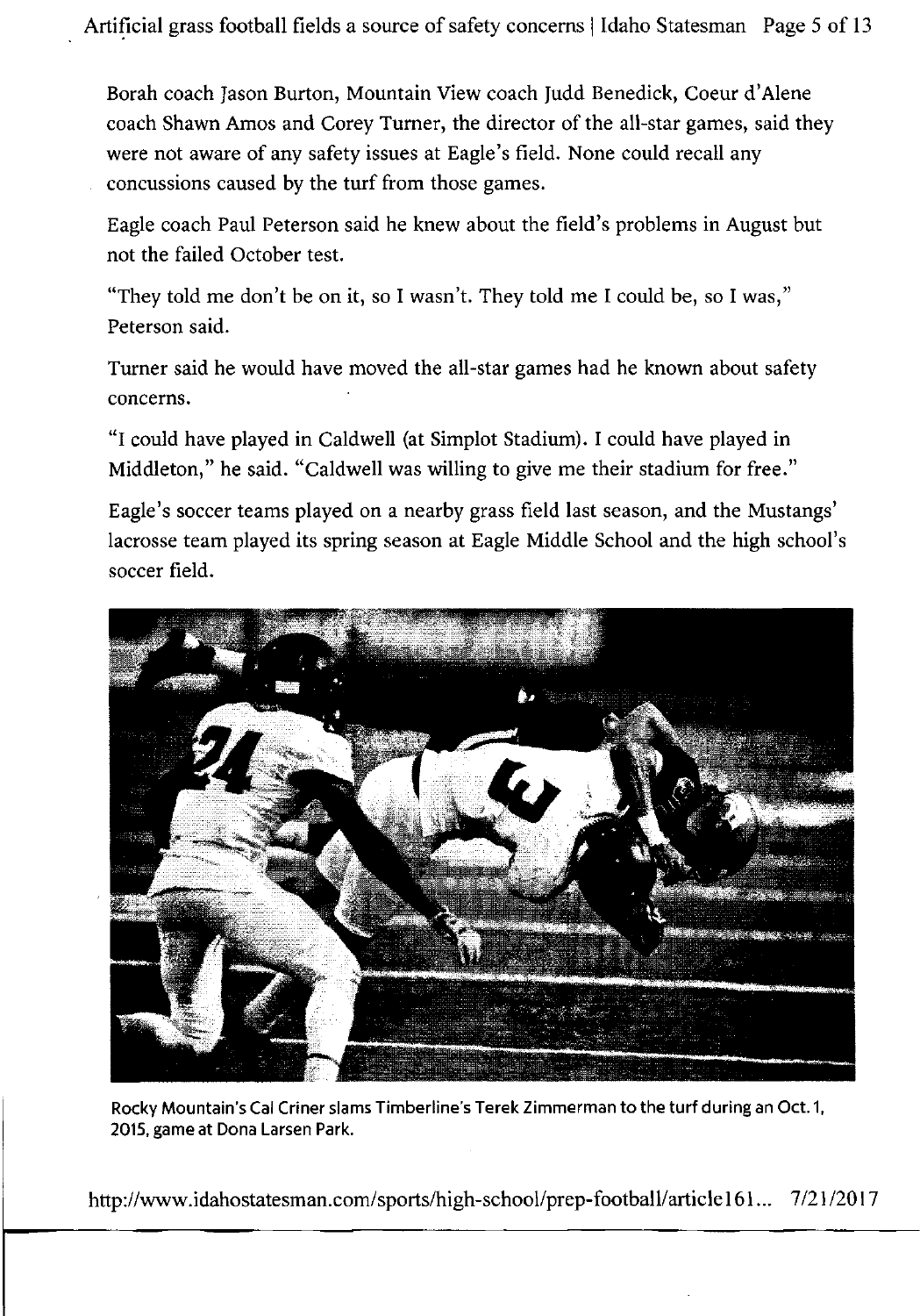**Kyle Green** - [kgreen@idahostatesman.com](mailto:kgreen@idahostatesman.com)

### **DONA LARSEN PARK**

Boise's four city high schools  $-$  Boise, Borah, Capital and Timberline  $-$  play their varsity football games at Dona Larsen Park, a field that failed to meet its project specifications and its warranty on opening day in 2012, according to public records.

The binding project specifications between Idaho's Division of Public Works and McAlvain Construction mandated that none of the 10 G-max-tested locations on the field exceed 125 upon installation.

All 10 did, testing results show.

The FieldTurf warranty also guaranteed none of the 10 points would exceed 130 upon installation.

But six of 10 did, the highest reaching 155.

McAlvain Construction submitted a substantial completion certificate stating the project met its agreed-to contract. Barry Miller, Public Works project manager for Dona Larsen Park, said his agency can't check every standard on a large project.

"We're relying upon design professionals to tell us everything is up to the standards they had specified it," Miller said. "... We don't go and try to check every document and report."

When told of these findings June 1, Tammie Newman, McAlvain Construction's project director for Dona Larsen Park, said she needed time to search the company's records. She did not return multiple calls in the past six weeks seeking comment. McAlvain was the only company with a state contract for Dona Larsen and hired the subcontractors.

FieldTurf performed repairs after the first season of use. Testing results show every point that was retested on Dec. 17, 2012, measured below the warrantied 130. But eight of the 10 still exceeded the project specification standard of 125.

Boise State, which owns Dona Larsen Park, accepted the repairs as sufficient.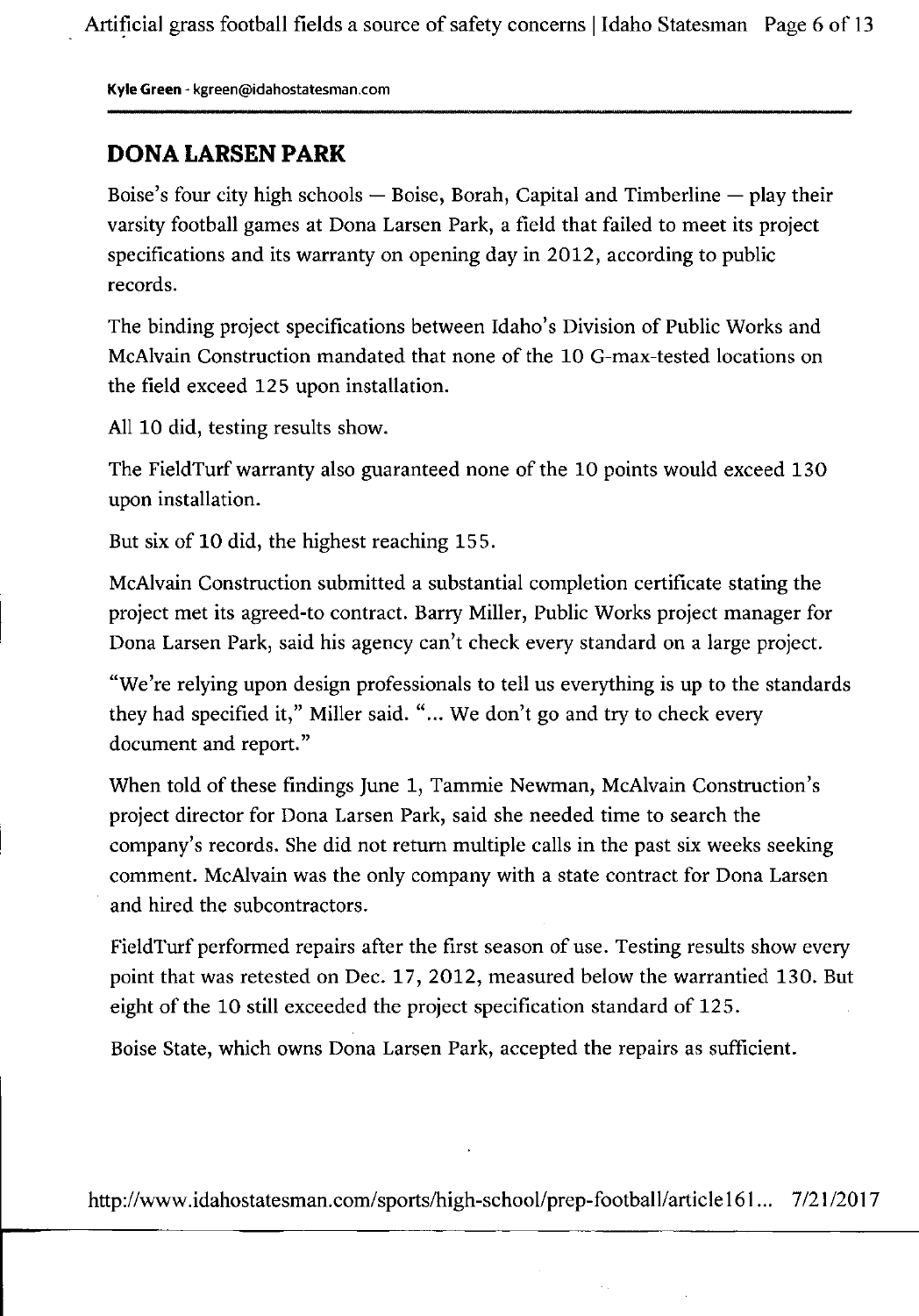"All parties agreed this was satisfactory, and the field was deemed acceptable under both the initial contract and the warranty agreement," Boise State sports information director Joe Nickell wrote to the Idaho Statesman in an email.

The follow-up tests at Dona Larsen remained well below the ASTM "lifethreatening" level of 200. But their higher-than-specified results could necessitate further repairs.

Dona Larsen's specifications are the only ones in the Treasure Valley to require regular G-max testing. They mandated that Boise State test the field in 2014 and again in 2019, one year before the warranty expires.

All test points on Aug. 6, 2014, remained below FieldTurf's lifetime warranty of 175. But after 20 months and one full season of high school football since repairs, the highest point reached  $165$  — the Synthetic Turf Council maximum — and six of the 10 fell between 155 and 165.

The university has no plans to test the field again until it's required to in 2019, said Bob Carney, Boise State's associate athletic director for facilities, operations and championships.

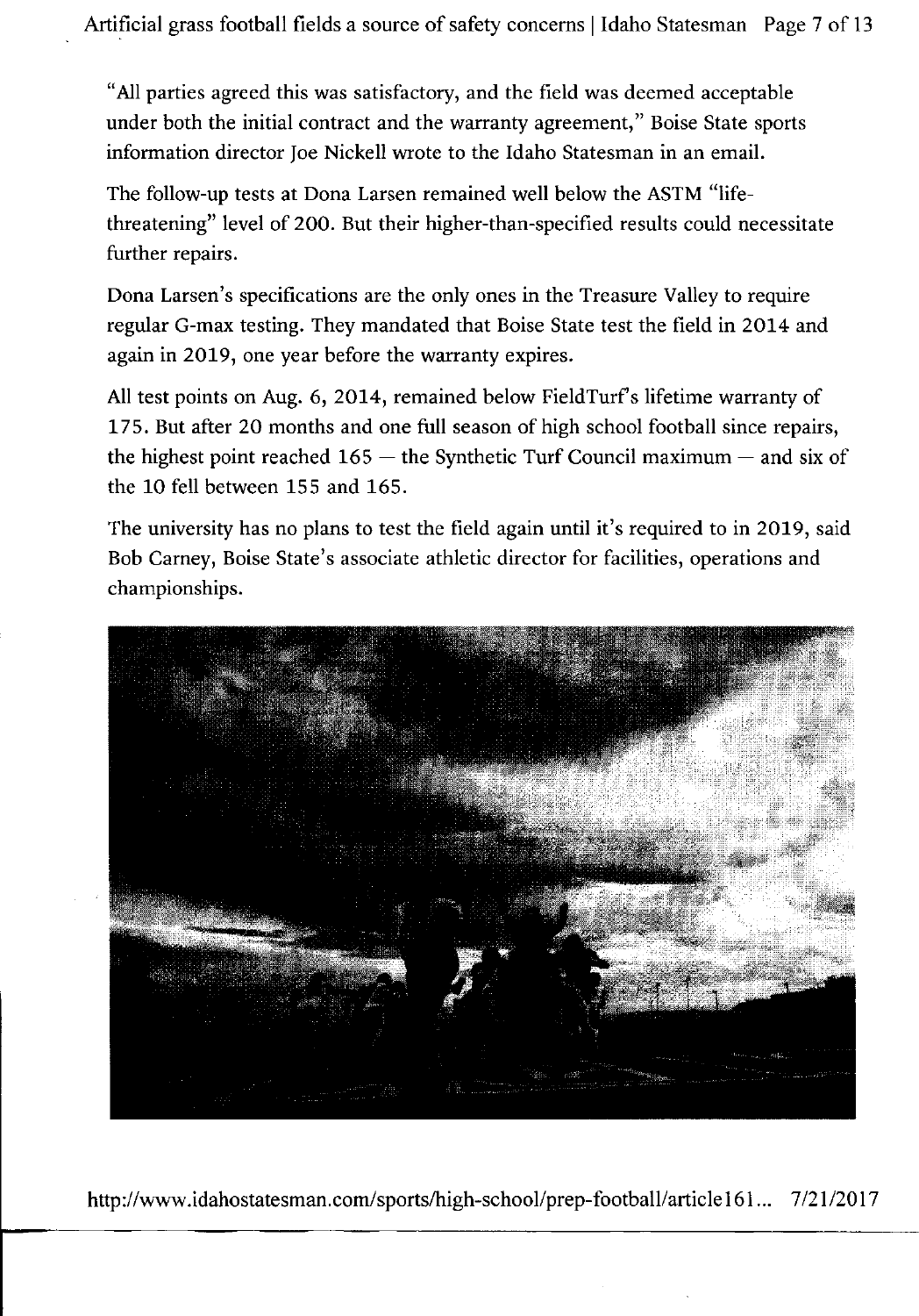Since installing its turf field in 2011, Middleton has not G-max tested it. **Otto Kitsinger** - Idaho Statesman file

### **MIDDLETON HIGH**

Middleton installed its turf field in the summer of 2011 with the requirement that the average G-max score at installation would not exceed 115. Testing records show it met those standards, averaging 110.1.

Middleton's specifications are the only ones in the Treasure Valley to use an average and not any location.

The specifications for Middleton's field also require that the G-max score never exceed an average of 150 through the life of its warranty, which expires before the 2019 football season. But the warranty from the turf manufacturer, Hellas Construction of Texas, doesn't cover G-max. And Middleton has not tested its field since installation.

ASTM guidelines recommend, but don't require, yearly testing. The Synthetic Turf Council recommends G-max testing after the first and third year of the turf's use, and then at the field owner's discretion afterward.

Darren Uranga, the director of finance and operations for the Middleton School District, admitted that Middleton can't know the G-max score of its field without a test. But he pointed out that the district isn't contractually obligated to test its field at any point after installation.

Nevertheless, with its warranty expiring in two years, he said the district is working to test it this summer.

" I know I've heard coaches and parents say our field is softer than other fields they've been on," Uranga said.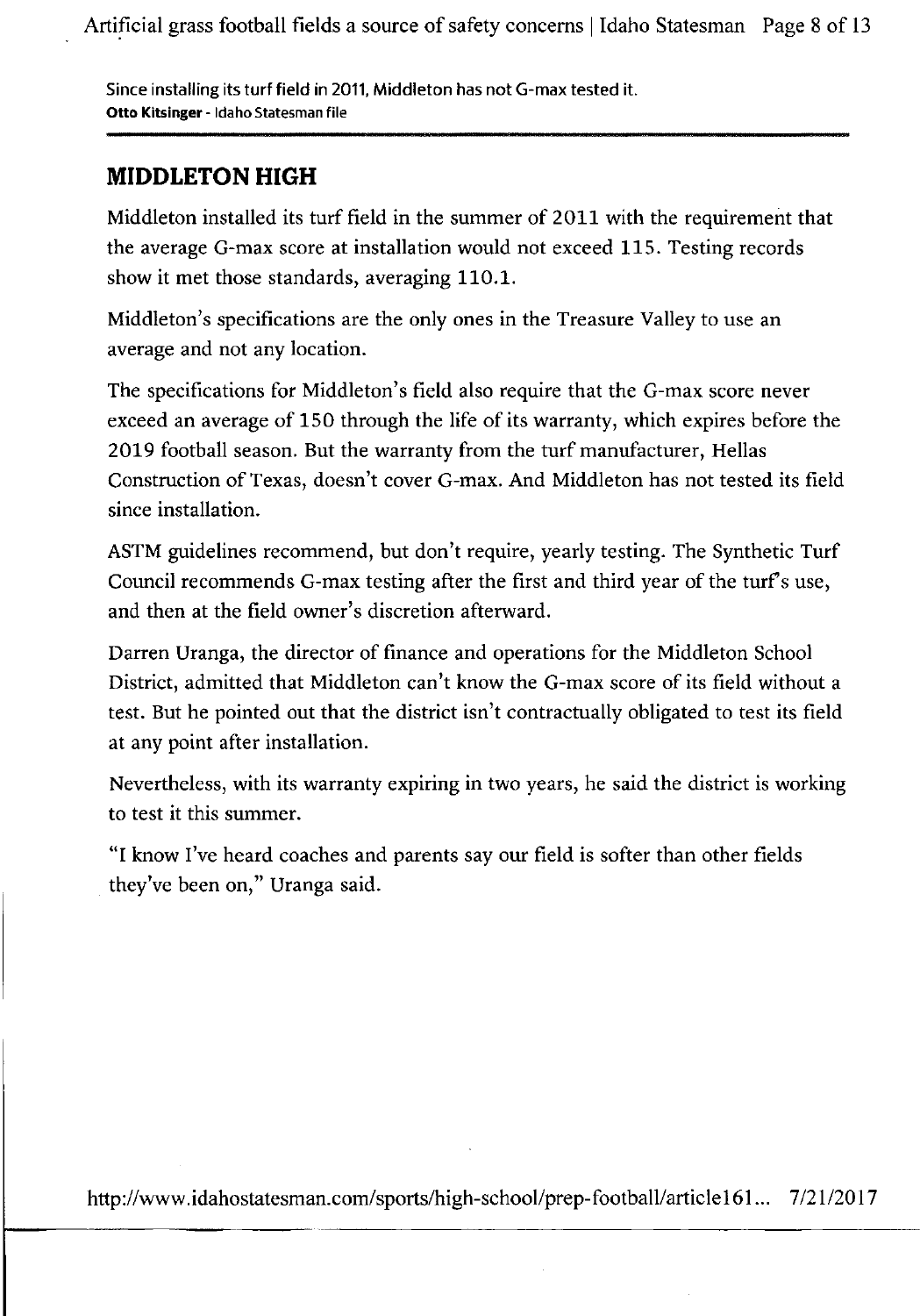

The West Ada School District is keeping an eye on Rocky Mountain's field, which will need to be replaced in the next couple years. **Otto Kitsinger** - For the Idaho Statesman

## **ERR ON THE SIDE OF SAFETY**

The West Ada School District and Boise State claim ASTM as the only standard they follow for their turf fields, considering any score below 200 safe.

But Splittgerber said schools should aim for scores that are much lower.

"That is exactly what is ingrained in their head. Anything below 200 is safe because it's not life-threatening anymore," Splittgerber said.

"That's just dumb. It's like, 'We want to fill the square so we can start playing football.' That's the most important thing we can do. It's not, 'Are these kids going to be in danger if we have 195?' "

Yochum and Spencer McLean, West Ada's administrator of buildings and grounds, admit they knew nothing about G-max standards 18 months ago. But after a year and a half of hands-on experience, they realize the days of rolling out a turf field and calling it safe for 10 years without any maintenance are over.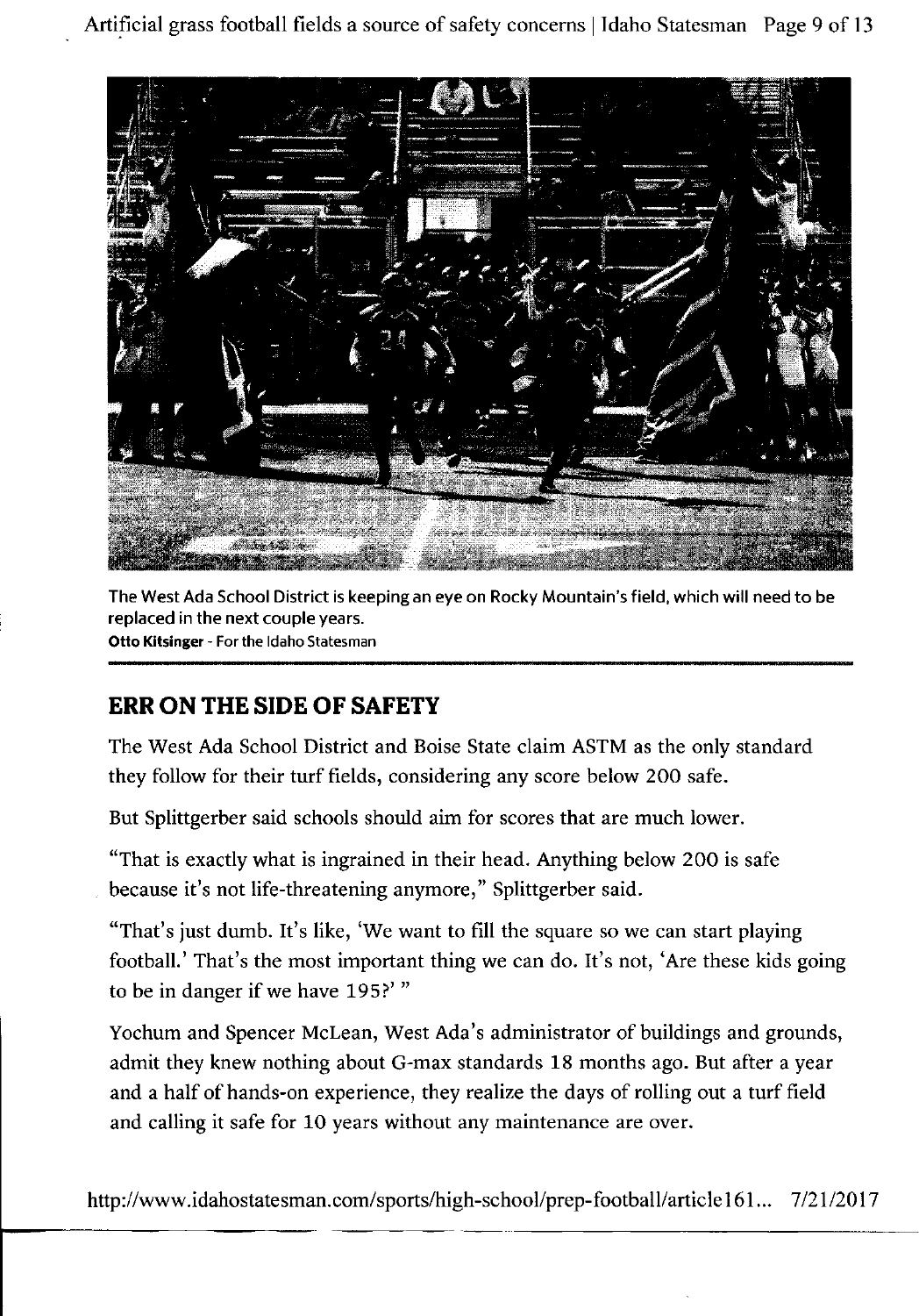Artificial grass football fields a source of safety concerns | Idaho States... Page 10 of 13

"We want to err on the side of safety," McLean said.

#### *u*  WE QUICKLY REALIZED WITH TURF FIELDS, UNLIKE WHAT WAS THOUGHT 10 YEARS AGO, YOU CAN'T JUST PUT THEM IN AND WALK AWAY. THERE IS SOME MAINTENANCE REQUIRED. YOU'RE NOT MOWING IT. YOU'RE NOT IRRIGATING IT. BUT YOU DO HAVE TO DO CERTAIN THINGS TO IT.

Joe Yochum, West Ada assistant superintendent of operations

Boosters donated and installed all of West Ada's original fields. But with the district investing \$621,204 into a new field at Eagle and \$592,491 into a new field at Meridian, and a replacement field due at Rocky Mountain in a couple of years, West Ada has established district-wide safety standards. It will test its fields yearly, and the new fields at Eagle and Meridian are warrantied not to exceed 150.

"Our goal is to create a safe environment," McLean said. "That's No. 1. If that means that we've got to spend \$1,000 per field per year to have it tested and verified that we're within the regulations that are acceptable, then that's what we need to do.

"That seems like a small number to pay."

*Michael Lycklama: 208-377-6424, @MichaelLycklama* 

### TREASURE VALLEY HIGH SCHOOL TURF FIELDS

| Location              | Installed |
|-----------------------|-----------|
| Meridian              | 2006      |
| <b>Eagle</b>          | 2006      |
| <b>Rocky Mountain</b> | 2008      |
| Middleton             | 2011      |